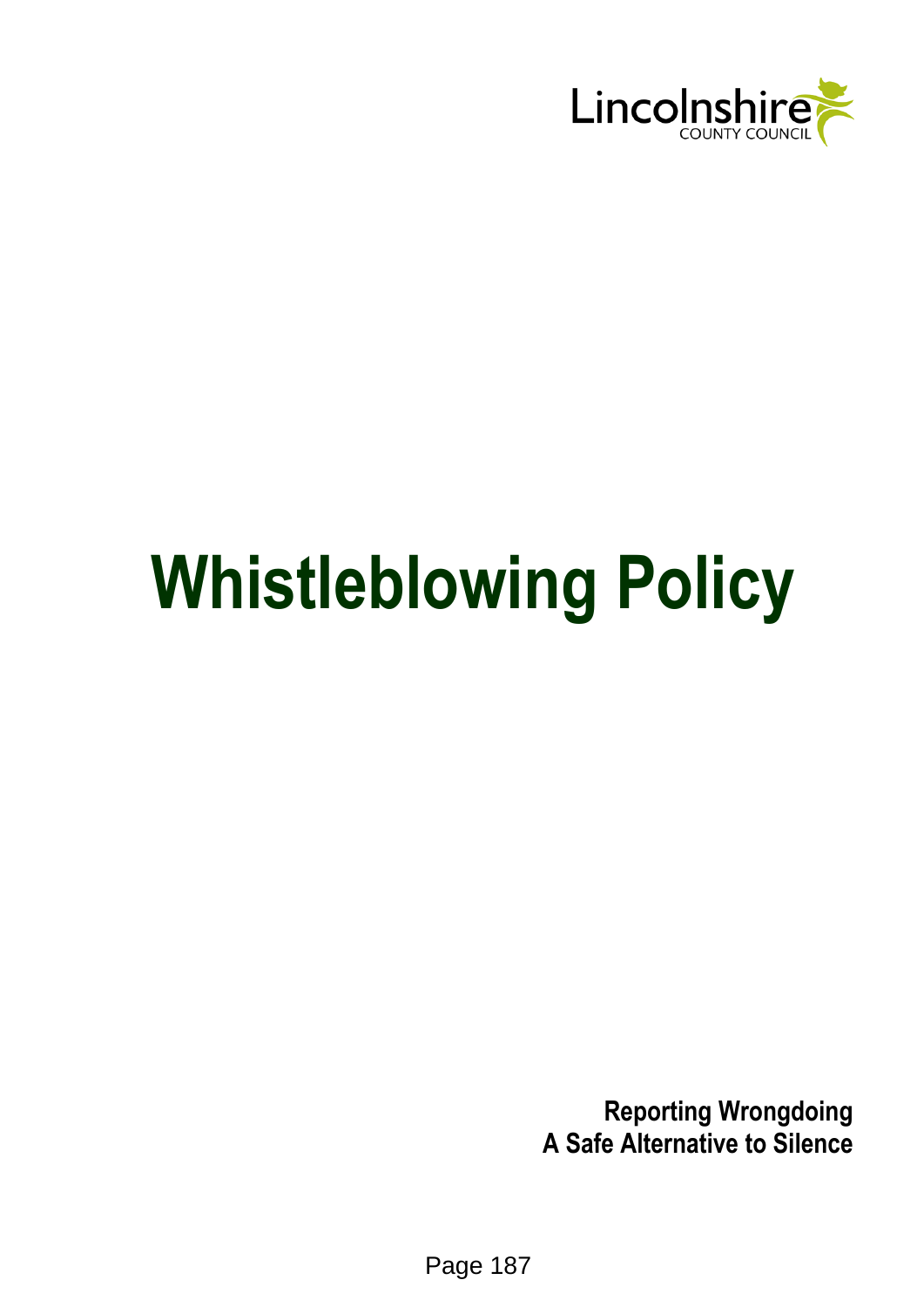## **Contents**

| Control                         | 3              |
|---------------------------------|----------------|
| Introduction                    | 3              |
| Scope                           | $\overline{4}$ |
| Protection and confidentiality  | 4              |
| What you should report          | 6              |
| Anonymous or untrue allegations | 6              |
| How to raise a concern          | $\overline{7}$ |
| How we will respond             | 8              |
| Taking the matter further       | 9              |
| Monitoring                      | 9              |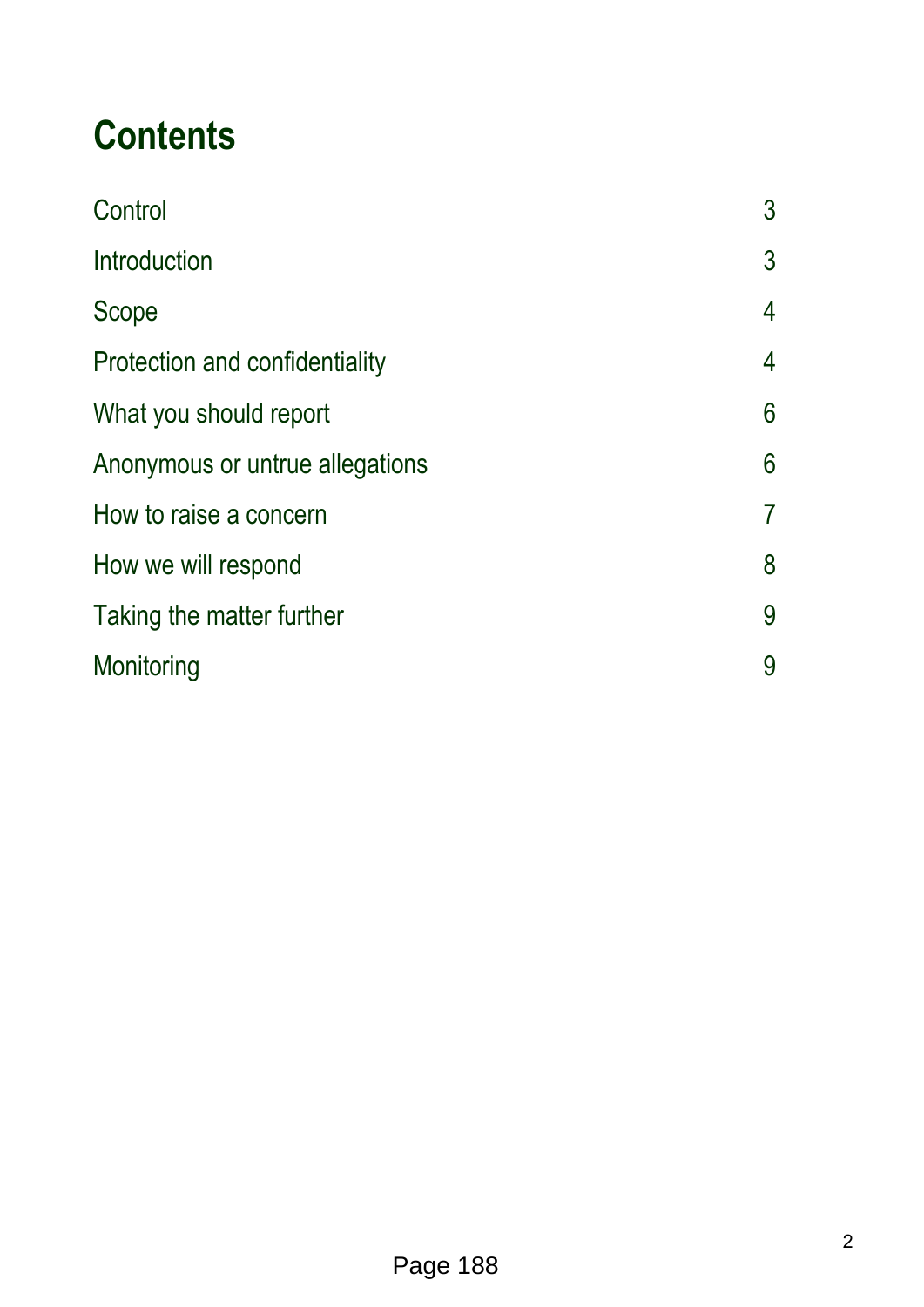### **Whistleblowing Policy**

#### **Control**

| Owner / Policy Lead Officer: | Dianne Downs (Team Leader - Counter Fraud &<br><b>Investigations)</b> |
|------------------------------|-----------------------------------------------------------------------|
| Responsible Officer:         | <b>Monitoring Officer</b>                                             |
| Consultation:                | <b>Audit Committee</b>                                                |
| Date:                        | November 2016                                                         |
| <b>Review Arrangements:</b>  | Every three years                                                     |
| Introduction                 |                                                                       |

- 1. At Lincolnshire County Council we want to make sure that we are providing excellent services to the residents of Lincolnshire. Our staff, Councillors, partners and contractors have an important role to play in achieving this goal and we expect everyone to be committed to our high standards of service which are based on the principles of honesty, openness and accountability.
- 2. We know that we face the risk that something may go wrong or that someone may ignore our policies, our procedures or the law resulting in some very serious consequences. Experience shows that staff, or others who work on behalf of an organisation, often have worries or suspicions and could, by reporting their concerns at an early stage, help put things right or identify and stop potential wrongdoing.
- 3. **A Whistleblower** is generally a term used for a person who works in or for an organisation and raises an honest and reasonable concern about a possible fraud, crime, danger or other serious risk that could threaten colleagues, service users, customers, members of the public or the success and reputation of the organisation.
- 4. We want you to feel that it is safe and acceptable to tell us about your concerns so that we can investigate and take action as soon as possible. We recognise that you may be worried about reporting for a number of reasons:
	- $\overline{\phantom{a}}$ fear of reprisal or victimisation (e.g. loss of job)
	- $\Box$ too much to lose (reputation, damage to career etc)
	- $\overline{\phantom{a}}$ feelings of disloyalty
	- $\overline{\phantom{a}}$ worries about who may be involved
	- $\overline{\phantom{a}}$ you have no proof only suspicions
	- $\overline{\phantom{a}}$ fear of repercussions if there is no evidence or you are proved wrong
- 5. We welcome all genuine concerns and will treat your issues seriously this policy explains how to raise a concern, the types of activity you should report, the protection we can provide, confidentiality, our response and how you can take matters further, if necessary.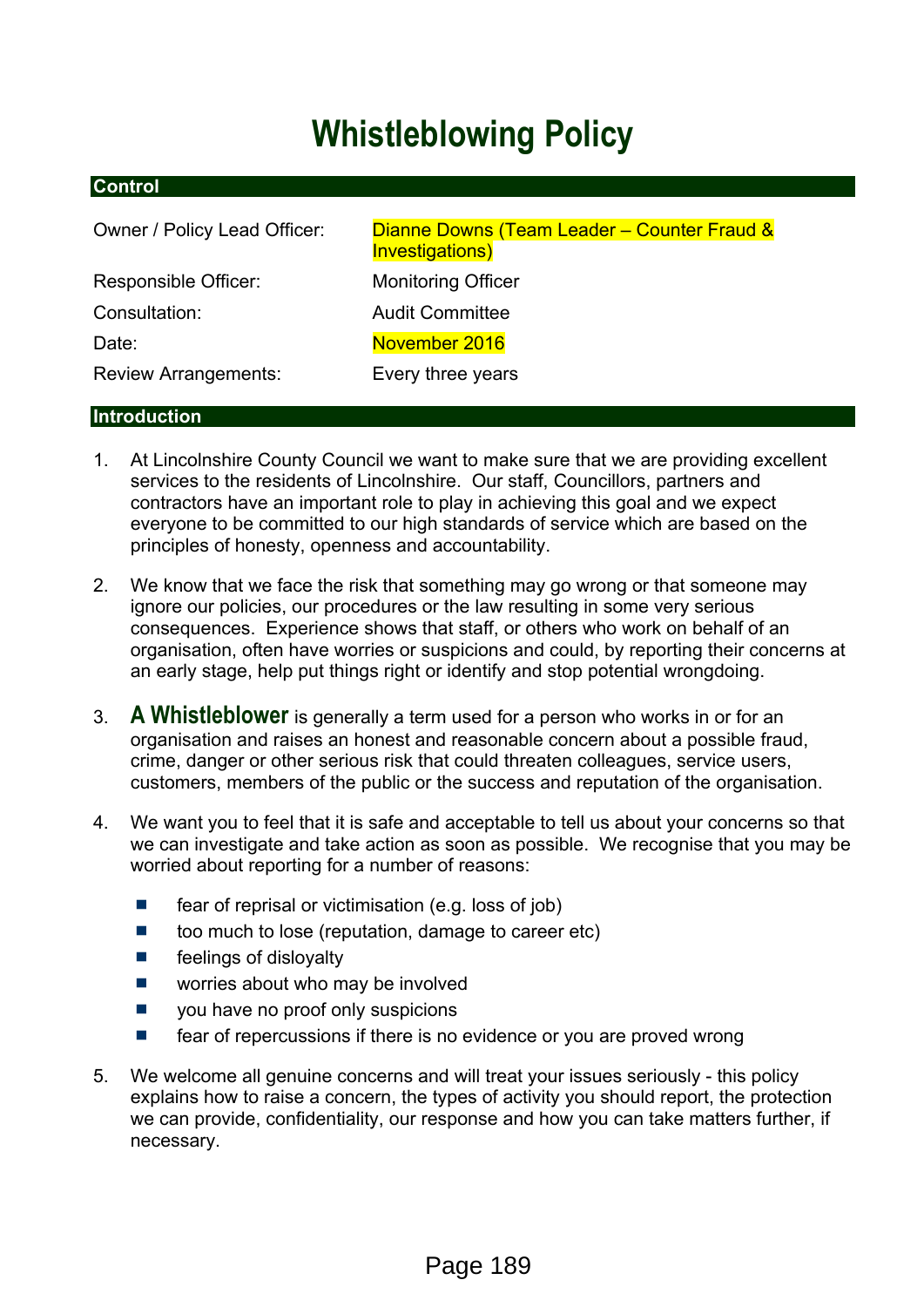- 6. We want to assure you that there is no reason to remain silent; your decision to talk to us may be difficult but, if you believe what you are saying is true, you have nothing to fear as you are following the Council's Code of Conduct and helping to protect the users of our services and the residents of Lincolnshire. We will not tolerate any harassment or victimisation and we will take action to protect those of you who raise concerns that you believe to be in the public interest.
- 7. UK law protects employees from dismissal, harassment or victimisation if such treatment occurs as a result of having made a whistle-blowing disclosure considered to be **in the public interest**. In addition to the employer's liability, the individual who subjects the employee to such treatment may also be held personally liable.
- 8. This policy does not replace our existing employment policies: grievance, dignity at work and disciplinary. You should use these policies if you have a personal grievance or are unhappy with the way you are being treated. Our Whistleblowing arrangements are not intended to give you a further opportunity to pursue a grievance or complaint once you have exhausted the relevant employment procedures.
- 9. You may be a member of the public with concerns or information which you think we should know about or look into. You should, however, follow the Corporate Complaints process if your concern is about a particular service that we have provided you.

#### **Scope**

- 10. You can use our Whistleblowing arrangements if you are: a Councillor, Council employee, employee of a Local Authority school or a school governor (if the school has adopted our policy), a contractor, partner or member of the public. Our policy also applies to agency staff, contractor staff and suppliers providing goods or services to, or on behalf of, the Council.
- 11. Our Whistleblowing arrangements **do not** replace the following:
	- $\overline{\phantom{a}}$ Child Protection Safeguarding reporting
	- $\overline{\phantom{a}}$ Adult Care Safeguarding reporting
	- $\Box$ Corporate Complaints Procedure
	- Disciplinary Policy m.
	- $\overline{\phantom{a}}$ Grievance Policy
	- $\Box$ Dignity at Work Policy
- 12. You should only consider raising concerns through our Whistleblowing arrangements if:
	- $\mathcal{L}_{\mathcal{A}}$ you have genuine reasons why you cannot use the above policies and procedures
	- you have reason to believe that these policies are failing or are not being properly  $\mathcal{L}_{\mathcal{A}}$ applied
	- there is a public interest aspect  $\blacksquare$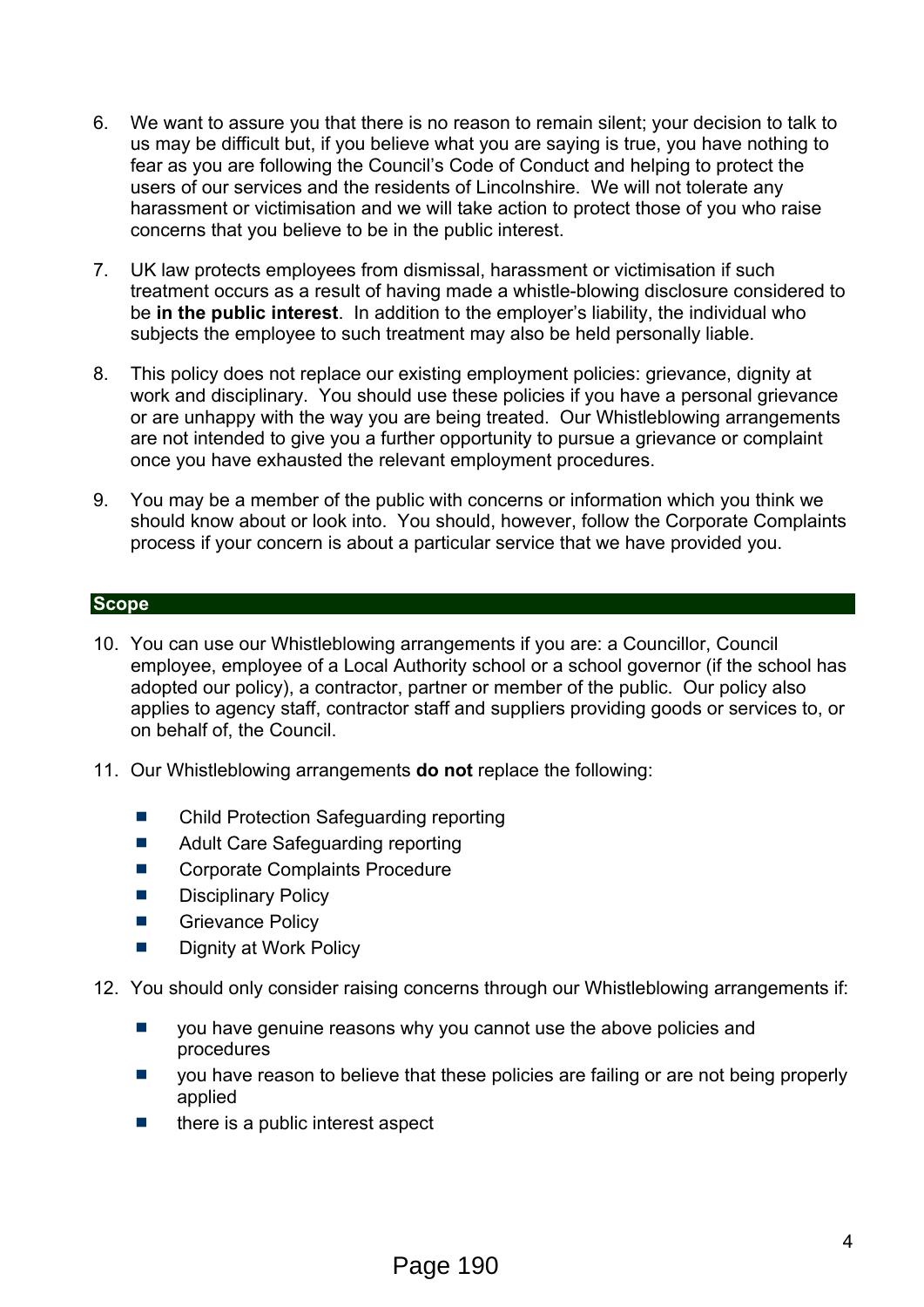#### **Protection and Confidentiality**

- 13. The Whistleblowing law is contained in the Public Interest Disclosure Act 1998 (PIDA amended by the Enterprise and Regulatory Reform Act 2013). Public bodies, such as this Council, are required to have a Whistleblowing policy and to ensure that employees are not victimised or dismissed for raising their concerns internally. This also applies to those who, as a last resort, feel the need to take their concerns to an outside body, such as the Local Government Ombudsman.
- 14. We will not tolerate any harassment or victimisation (including informal pressure) and we will take action to protect you when you raise a concern believed to be in the public interest. We will take any disciplinary or corrective action should anyone attempt to victimise the whistleblower or prevent concerns being raised.
- 15. You may feel that the only way you can raise your concerns is if we protect your identity. We will respect your confidentiality as far as we possibly can but there are times when we cannot guarantee this, for example, where a criminal offence is involved or if there are child protection or adult safeguarding issues.
- 16. If we proceed to a formal investigation we may require you to give evidence along with other employees and witnesses; we are, in some circumstances, able to do this without disclosing the identity of the whistleblower. A statement from you may also be required as part of criminal proceedings or Employment Tribunal – this depends on the nature of the concern.
- 17. We will attempt to ensure the whistleblower's identity is not disclosed to third parties without a court order. If the information you provide includes personal information about another person, then that person may be entitled to access it under subject access provisions of the Data Protection Act. If releasing that information could reveal details about the whistleblower, we will always ask for your consent prior to releasing the information.
- 18. If your whistleblowing disclosure results in an internal investigation and you provide a witness statement under that process, your statement may be used for disciplinary purposes. This means your statement may be given to the subject as part of a disciplinary hearing. An employee subject to the disciplinary process can ask to see personal information held about them at any time under the subject access provisions of the Data Protection Act – this may include information within your statement. If it is possible to provide access to personal information within your statement without revealing any information about you, we will do so. If this is not possible, we will always seek your consent before releasing any information.
- 19. If your statement is not required for disciplinary purposes it will be:
	- held confidentially on our case file (until the case file is destroyed after 7 years)  $\mathcal{C}^{\mathcal{A}}$
	- released only with your consent or a Police / Court Order
- 20. The Council: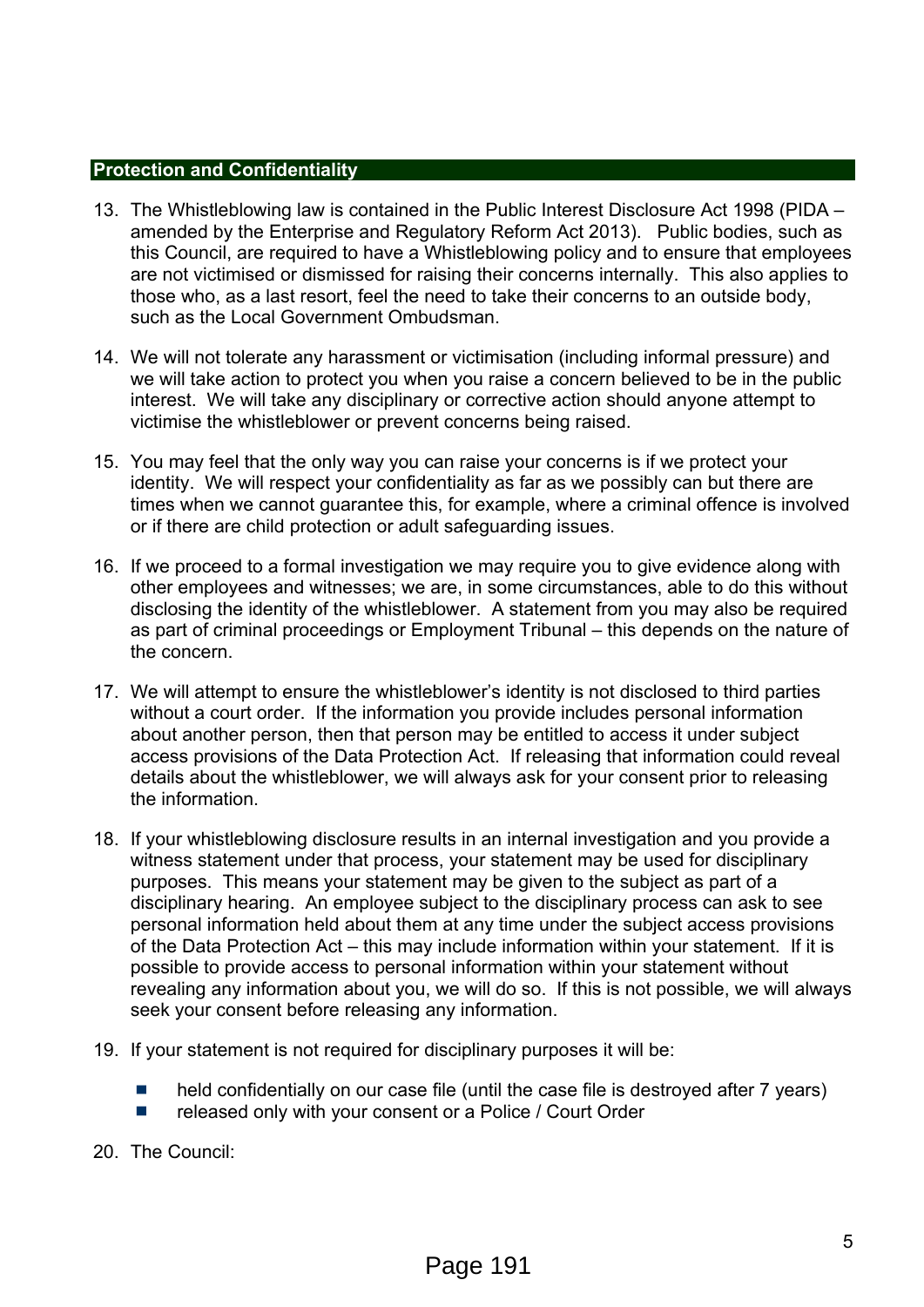- $\mathcal{L}_{\rm{max}}$ does not expect you to give us your consent – this is your decision alone – but we are required by law to ask you
- does not need a reason should you choose to refuse the request
- 21. If you find yourself the subject of a whistleblowing disclosure and a decision is made to investigate, the Council will follow the appropriate employment procedure: dignity at work, grievance or disciplinary. This means you will have all the rights contained in that procedure, such as, the opportunity to respond to the allegation and representation at the investigatory interview.

#### **What you should report**

- 22. We encourage you to use our whistleblowing arrangements for issues such as:
	- conduct which is a criminal offence or breach of law  $\mathcal{L}_{\mathcal{A}}$
	- a breach of our Code of Conduct for staff or Councillors  $\overline{\phantom{a}}$
	- $\mathcal{L}_{\mathcal{A}}$ sexual, physical or verbal abuse of our clients, employees or public
	- $\overline{\phantom{a}}$ dangerous procedures risking the health & safety of our clients, employees or public
	- unauthorised use of public funds
	- suspected fraud or corruption m.
	- damage to the environment (e.g. land, buildings, highways, water, air, waste,  $\mathcal{L}_{\mathcal{A}}$ energy, transport, natural habitat etc.)
	- $\overline{\phantom{a}}$ unethical or improper conduct
	- $\mathcal{L}_{\mathcal{A}}$ services that fall seriously below approved standards or practice
	- failure to follow the Council's policies and procedures  $\mathcal{C}^{\mathcal{A}}$

NB. This is not an exhaustive list

#### **Anonymous or untrue allegations**

- 23. We do not encourage anonymous reporting as the concerns are more difficult to investigate and are generally less powerful. We would like you to put your name to the allegations whenever possible and remind you of the protection we can provide if we know who you are.
- 24. Anonymous whistleblowing referrals will be considered at the discretion of the officers handling your concern, in consultation with the service area, where appropriate. This discretion will be based on the:
	- $\overline{\phantom{a}}$ seriousness of the issues raised
	- $\overline{\phantom{a}}$ credibility of the concern
	- $\mathbb{R}^n$ likelihood of confirming the allegation from an attributable source
	- evidence base  $\overline{\phantom{a}}$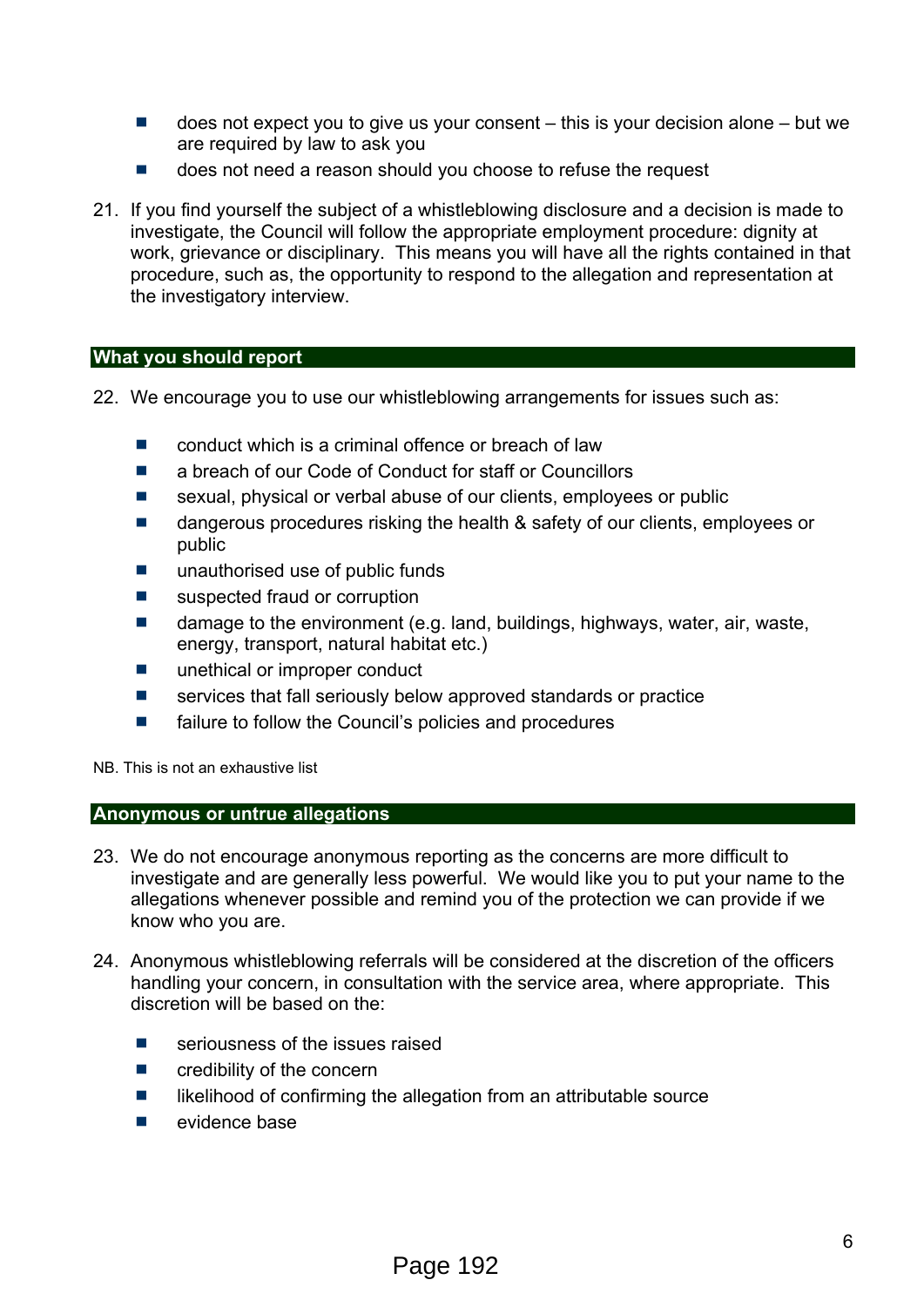- 25. It may be that our investigations do not confirm your allegation. We take all concerns seriously and can assure you that no action will be taken against you if you have raised a concern in the genuine belief that it is, or may be, true.
- 26. If we find that you have maliciously made a false allegation we will take action and you will not be eligible for protection under PIDA.

#### **How to raise a concern**

- 27. We encourage you initially to raise your concern internally this allows the Council the opportunity to right the wrong and give an explanation for the behaviour or activity. We also advise staff to report any allegation to their line manager. We recognise that your first actions will depend upon the seriousness and sensitivity of the issues and who you believe to be involved. We advise that you make it clear that you are raising your concerns under the Council's whistleblowing arrangements – this will help managers respond in line with this policy. (See Flowchart – Whistleblowing Process)
- 28. If you are in any doubt about what you should do, you can contact:

| <b>Chief Executive</b>                    | 01522 552000 |
|-------------------------------------------|--------------|
| <b>Monitoring Officer</b>                 | 01522 553000 |
| Head of Corporate Audit & Risk Management | 01522 553692 |

- $\mathcal{L}_{\mathcal{A}}$ Chair of Governors (if you work for a school)
- 29. You may wish to raise the matter in person and you can do this by using one of the contact numbers above or alternatively you can contact the Council's confidential freephone whistleblowing number on 0800 0853716.
- 30. The Investigations Team, who report directly to the Head of Corporate Audit & Risk Management, operate this dedicated reporting line during normal working hours (9am to 5pm). If you call this number out of hours you can leave a message on the answer phone which is located in a secure area.
- 31. Concerns are better submitted in writing we need the background and history of your concern, giving names, copies of any documents, dates and places (where possible). We would like you to explain why you are concerned about the situation – we do not expect you to prove the truth of an allegation but you will need to show that there are sufficient grounds for your concern.
- 32. You can write directly to one of the officers named above or you can use the confidential PO Box or email address (which is monitored by a nominated officer within the Investigations Team).

Lincolnshire County Council PO Box 640 Lincoln LN1 1WF

Email address: whistleblowing@lincolnshire.gov.uk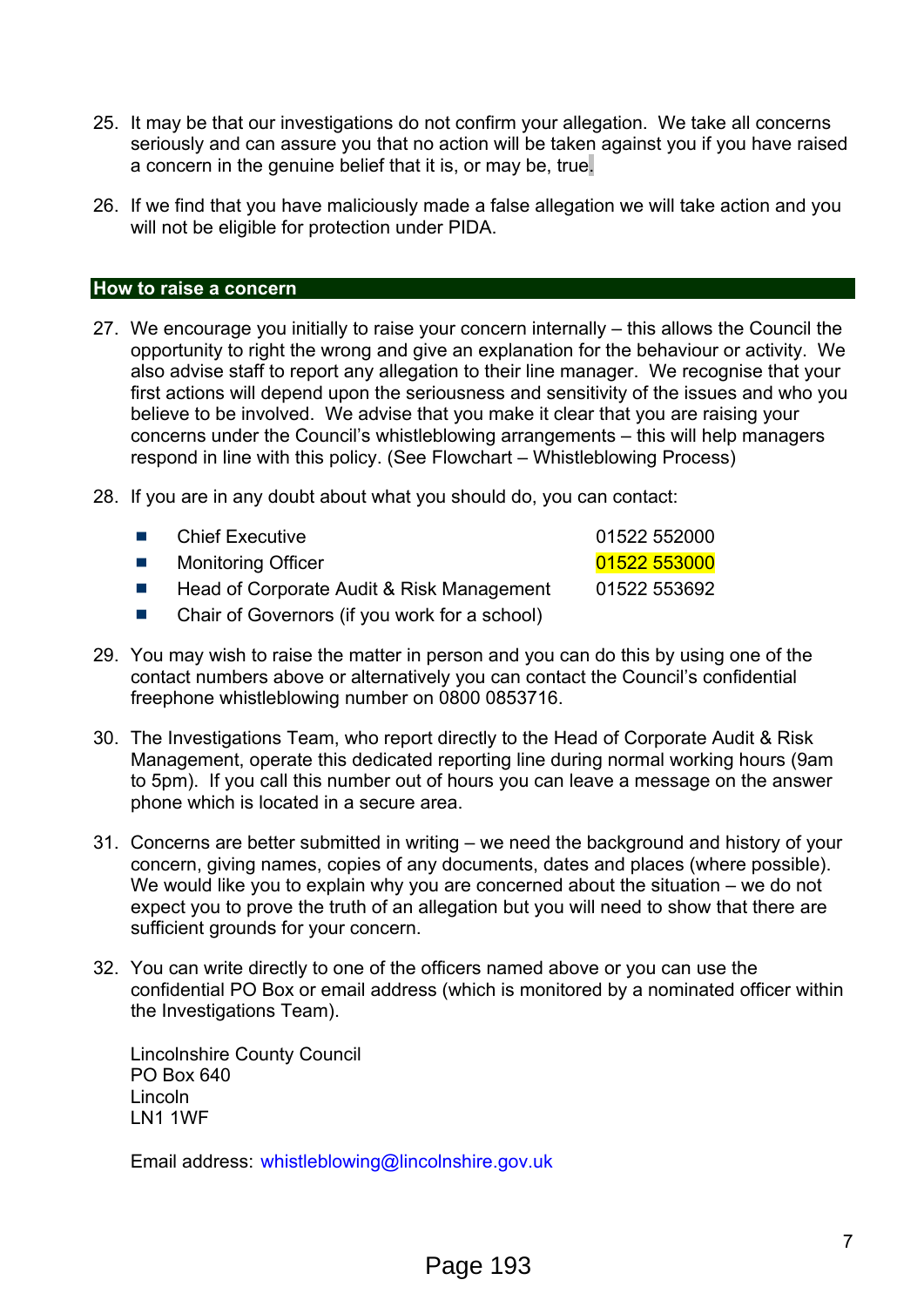Staff can also invite their trade union representative or a work colleague to raise a concern on their behalf.

**Remember** – the earlier you raise the concern, the easier it is to take action.

#### **How we will respond**

- 33. Our response will depend on the nature of the concern raised and may be:
	- $\mathcal{L}_{\mathcal{A}}$ advice only
	- $\overline{\phantom{a}}$ resolved by agreed action without the need for investigation
	- investigated internally (by management, Counter Fraud & Investigations Team or  $\mathcal{L}_{\mathcal{A}}$ other independent investigators)
	- $\overline{\phantom{a}}$ referred to the relevant safeguarding team (child protection or vulnerable adults)
	- referred to the Police **I**
	- $\overline{\phantom{a}}$ referred to the external auditor
	- the subject of an independent inquiry  $\mathcal{L}_{\mathcal{A}}$
- 34. The officer receiving the whistleblowing allegation (if a major issue) will immediately notify the Investigations Team within Corporate Audit to include the disclosure on a central register.
- 35. We may carry out initial enquiries in order to protect individuals or employees and those accused of wrongdoing. We will use the results of these enquiries to decide whether an investigation is needed and if so, what form it should take. If urgent action is required this will be taken before we start any investigation.
- 36. We will acknowledge your whistleblowing disclosure within 5 working days. Within the next 10 working days we will write and explain how we propose to deal with the matter. The whistleblower will be:
	- $\mathcal{L}_{\mathcal{A}}$ given an estimate of how long it will take to provide a final response
	- $\mathcal{L}_{\mathcal{A}}$ told if initial enquiries have been made
	- $\mathcal{L}_{\mathcal{A}}$ told if further investigation is required, and if not, why not (where appropriate)
	- $\mathcal{L}_{\mathcal{A}}$ given details of support mechanisms
	- $\mathcal{L}_{\mathcal{A}}$ advised of the investigating officer (where appropriate)
	- $\overline{\phantom{a}}$ advised how we will inform you of progress
- 37. The amount of contact between you and the Officer considering your whistleblowing disclosure will depend on the nature of the concerns raised. For example, if further investigation is required, the investigator may need to seek additional information from you.
- 38. If a meeting is necessary, this can be held off site if you prefer. If you are an employee you will have a right to be accompanied – this will be a union representative or work colleague (not involved in the area where the concern exists). If you are not an employee you may wish to bring a friend with you – a neutral venue can be arranged, where required.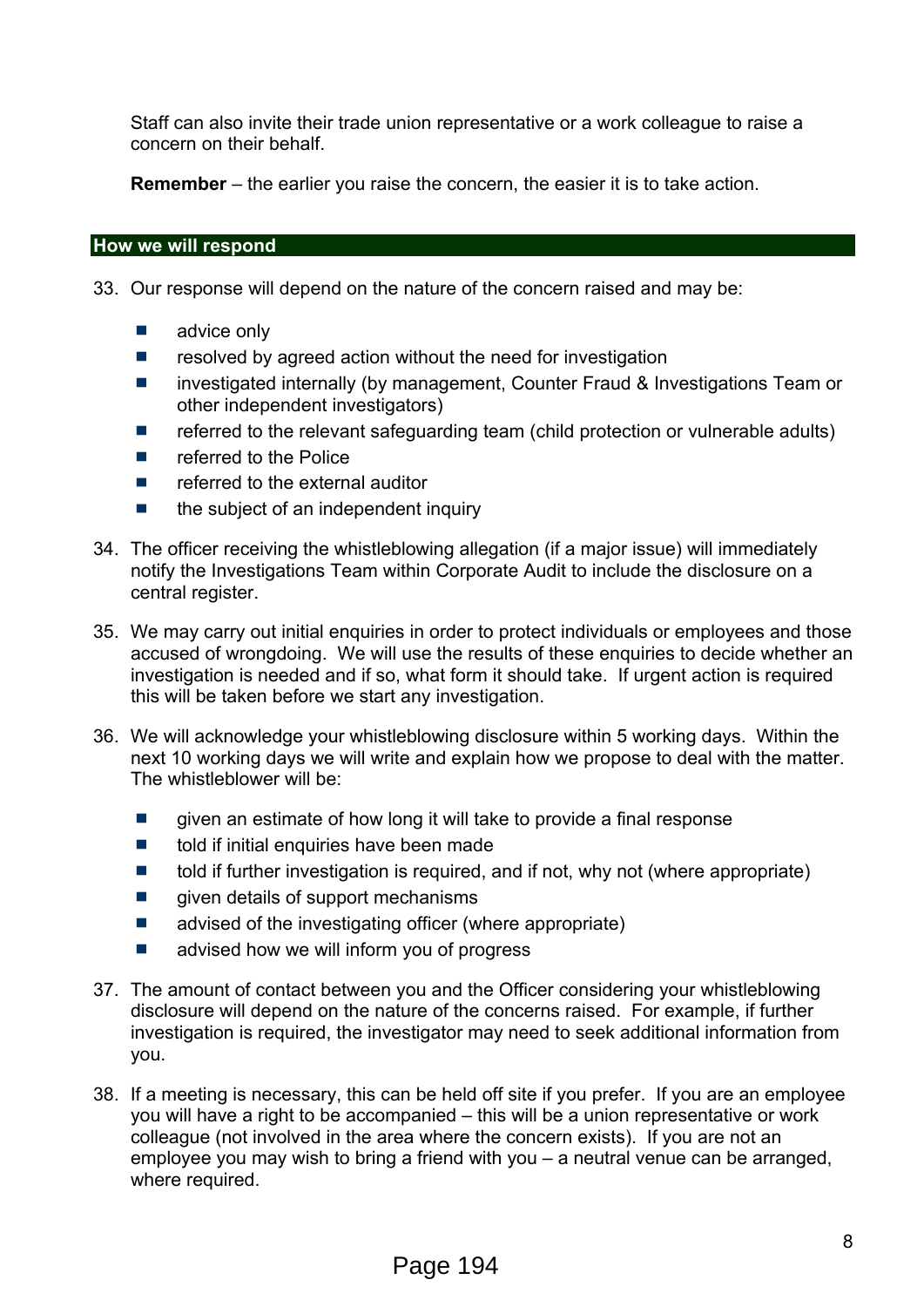- 39. We will help with any difficulties you may experience as a result of raising a concern we will, for example, provide advice if you are required to give evidence for criminal or disciplinary proceedings. Sometimes whistleblowers have counter-allegations made against them. The County Council has a duty to investigate any concerns that it receives and that will apply in these circumstances. However this will not detract from the principles, as set out in this policy, which govern how the Council will respond to whistleblowers. The over-riding objective will be to establish the truth.
- 40. Records will be retained of all work carried out and actions taken to address the concerns raised by the whistleblower, including the investigator's case file, where relevant. All files will be held securely and confidentially, in accordance with the Council's retention of records policy.
- 41. At the end of our investigations we will provide feedback to the whistleblower (if known) on actions taken and limited detail on the outcome of investigations. Feedback will be subject to legal constraints but we do recognise the importance of providing you with assurances that the matter has been dealt with properly.

#### **Taking the matter further**

42. If you have genuine concerns about how we have handled your whistleblowing disclosure you can raise this with the investigating officer(s) and/or the Monitoring Officer. We hope that you will be reach a suitable conclusion to the matter but if you remain dissatisfied you can contact the Council's external auditors at:

KPMG St Nicholas House 31 Park Row Nottingham NG1 6FQ

43. You may also refer your concern to the Local Government Ombudsman – they generally do not take any action until the matter has been dealt with internally first. They can be contacted at:

The Local Government Ombudsman PO Box 4771 Coventry, CV4 0EH

Tel. 0300 061 0614 (Local Government Ombudsman – Advice Team)

44. We would like to remind you that employees are not to report any Council related issues to the media – to do so may be considered a breach of the Council's Disciplinary Policy and Code of Conduct.

#### **Monitoring**

45. The Head of Corporate Audit will provide an annual report to the Council's Audit Committee which has responsibilities for overseeing the effectiveness of the Council's governance arrangements. All reporting will be anonymised and will only identify